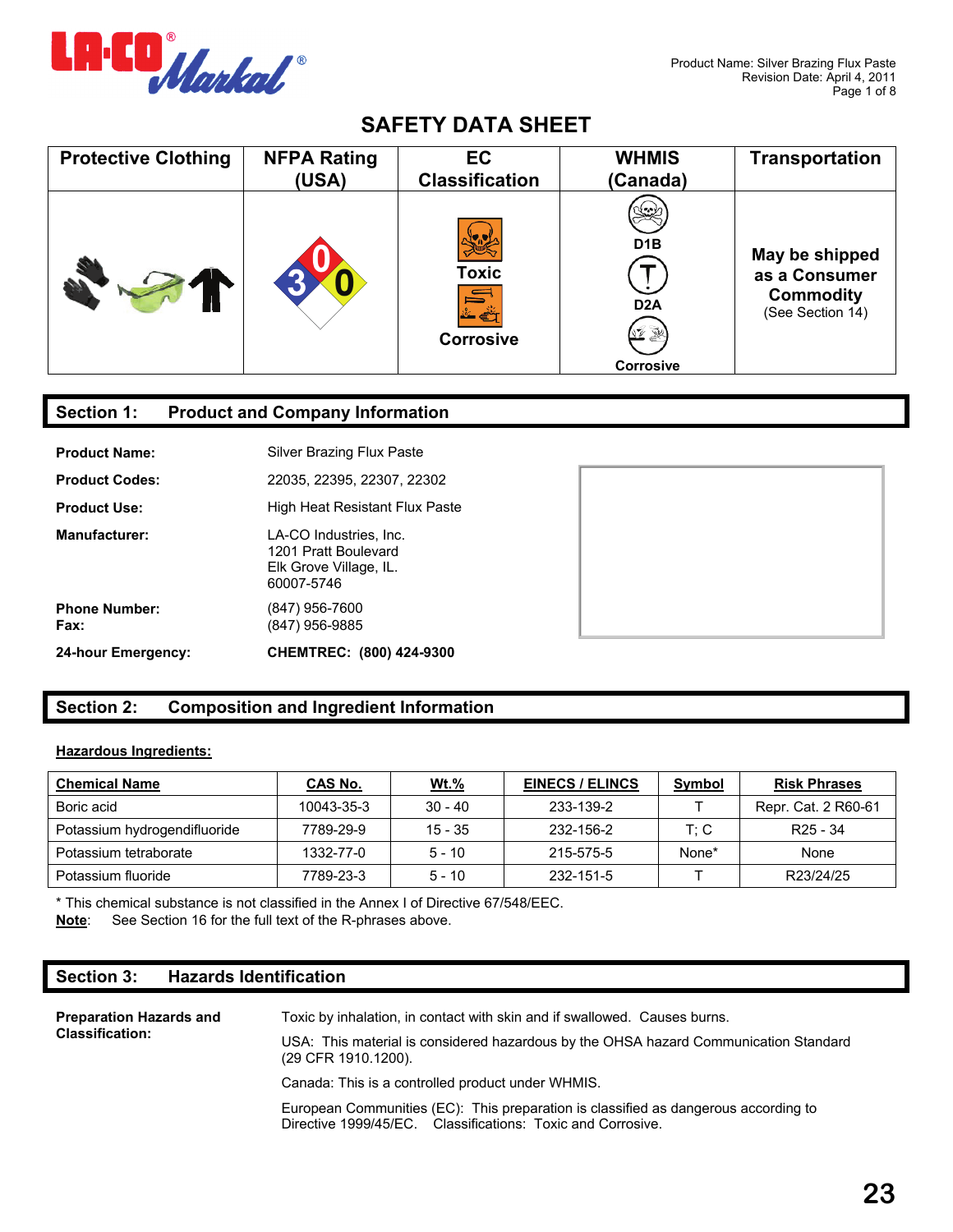

### **Section 3: Hazards Identification, continued**

| Appearance, Color and Odor:                                 | White paste, odorless                                                                                                                                                                                                                                                                                                                                                                                       |
|-------------------------------------------------------------|-------------------------------------------------------------------------------------------------------------------------------------------------------------------------------------------------------------------------------------------------------------------------------------------------------------------------------------------------------------------------------------------------------------|
| <b>Primary Route(s) of Exposure:</b>                        | Inhalation, Eye contact, Skin contact, Ingestion. Exposure may be from contact to product as<br>packaged and from particulates generated during use.                                                                                                                                                                                                                                                        |
| <b>Potential Health Effects:</b>                            | <b>ACUTE (short term): see Section 8 for exposure controls</b>                                                                                                                                                                                                                                                                                                                                              |
| Inhalation:                                                 | Inhalation of particulates from the flux can be moderately to severely irritating to the nose,<br>throat and respiratory system. Symptoms of over-exposure include coughing, sneezing and<br>difficulty breathing. Extreme over-exposure by inhalation to particulates may cause toxic<br>effects similar to those described for Ingestion.                                                                 |
| Ingestion:                                                  | Toxic if swallowed. May cause nausea, vomiting and diarrhea. Ingestion may result in damage<br>to the tissues of the gastrointestinal system and systemic fluoride toxicity, which may be fatal.<br>Symptoms of acute toxicity may include excitement or depression; lethargy; seizures; coma;<br>dehydration; kidney failure; arrhythmias; shock; cyanosis; low blood pressure; and metabolic<br>acidosis. |
| Skin:                                                       | Severely irritating or corrosive to the skin. Causes burns with direct contact.<br>Thermal decomposition of this product may result in the release of hydrogen fluoride. This<br>substance may be absorbed through the skin, causing burns. Extreme over-exposure to<br>hydrogen fluoride can be fatal through systemic fluoride poisoning.                                                                 |
| Eye:                                                        | Product is irritating to the eyes. Causes eye burns with direct eye contact.                                                                                                                                                                                                                                                                                                                                |
|                                                             | <b>CHRONIC (long term): see Section 11 for additional toxicological data</b>                                                                                                                                                                                                                                                                                                                                |
|                                                             | Prolonged or repeated over-exposure by skin contact may cause dermatitis.                                                                                                                                                                                                                                                                                                                                   |
|                                                             | Long-term over-exposure to fluorides can cause a deposit of fluorides in the bones and teeth, a<br>condition called Fluorosis. This may cause pain, disability and mottling of the teeth. Fluorides<br>can irritate the lungs and may cause bronchitis to develop with cough, phlegm and/or shortness<br>of breath.                                                                                         |
|                                                             | Long-term over-exposures to inorganic borate compounds by inhalation or ingestion may<br>impair fertility and may cause harm to the unborn child.                                                                                                                                                                                                                                                           |
| <b>Medical Conditions</b><br><b>Aggravated by Exposure:</b> | May aggravate an existing dermatitis.                                                                                                                                                                                                                                                                                                                                                                       |

### **Section 4: First Aid Measures**

| Inhalation:                | To ensure your own safety before attempting rescue (e.g. Wear appropriate protective equipment, use the<br>buddy system). Get immediate medical attention. Remove source of contamination or move victim to<br>fresh air. If breathing is stopped, trained personnel should begin artificial respiration (AR) or, if the heart<br>has stopped, cardiopulmonary resuscitation (CPR) immediately. Immediately transport victim to an<br>emergency care facility.                                                                                                             |
|----------------------------|----------------------------------------------------------------------------------------------------------------------------------------------------------------------------------------------------------------------------------------------------------------------------------------------------------------------------------------------------------------------------------------------------------------------------------------------------------------------------------------------------------------------------------------------------------------------------|
| Eye Contact:               | Get immediate medical attention. Quickly and gently blot or brush away any chemical. Immediately flush<br>the contaminated eye(s) with lukewarm, gently flowing water for at least 20-30 minutes while holding the<br>eyelids open. Neutral saline solution may be used as soon as it is available. Do not interrupt flushing. If<br>necessary, keep emergency vehicle waiting. Take care not to rinse contaminated water into the<br>unaffected eye or onto the face. If irritation persists, repeat flushing. Quickly transport victim to an<br>emergency care facility. |
| <b>Skin Contact:</b>       | Quickly and gently blot or brush away excess chemical. Remove contaminated clothing, shoes and<br>leather goods (e.g. watchbands, belts). Flush contaminated area with lukewarm, gently flowing water for<br>at least 20-30 minutes. If irritation persists, repeat flushing. Do not interrupt flushing. If necessary, keep<br>emergency vehicle waiting. Get medical attention if irritation or other symptoms occur.                                                                                                                                                     |
| Ingestion:                 | Get immediate medical attention. Never give anything by mouth if victim is rapidly losing consciousness<br>or is unconscious or convulsing. Have victim rinse mouth thoroughly with water. Do not induce vomiting.<br>If vomiting occurs naturally, have victim lean forward to reduce the risk of aspiration. Quickly transport<br>victim to an emergency care facility.                                                                                                                                                                                                  |
| <b>Notes to Physician:</b> | Fluorides can reduce serum calcium resulting in potentially fatal hypocalcemia; if there are indications that<br>a victim is suffering from the effects of fluoride over-exposure, then give soluble calcium or magnesium.<br>Potassium can reduce blood pressure and cause coma.                                                                                                                                                                                                                                                                                          |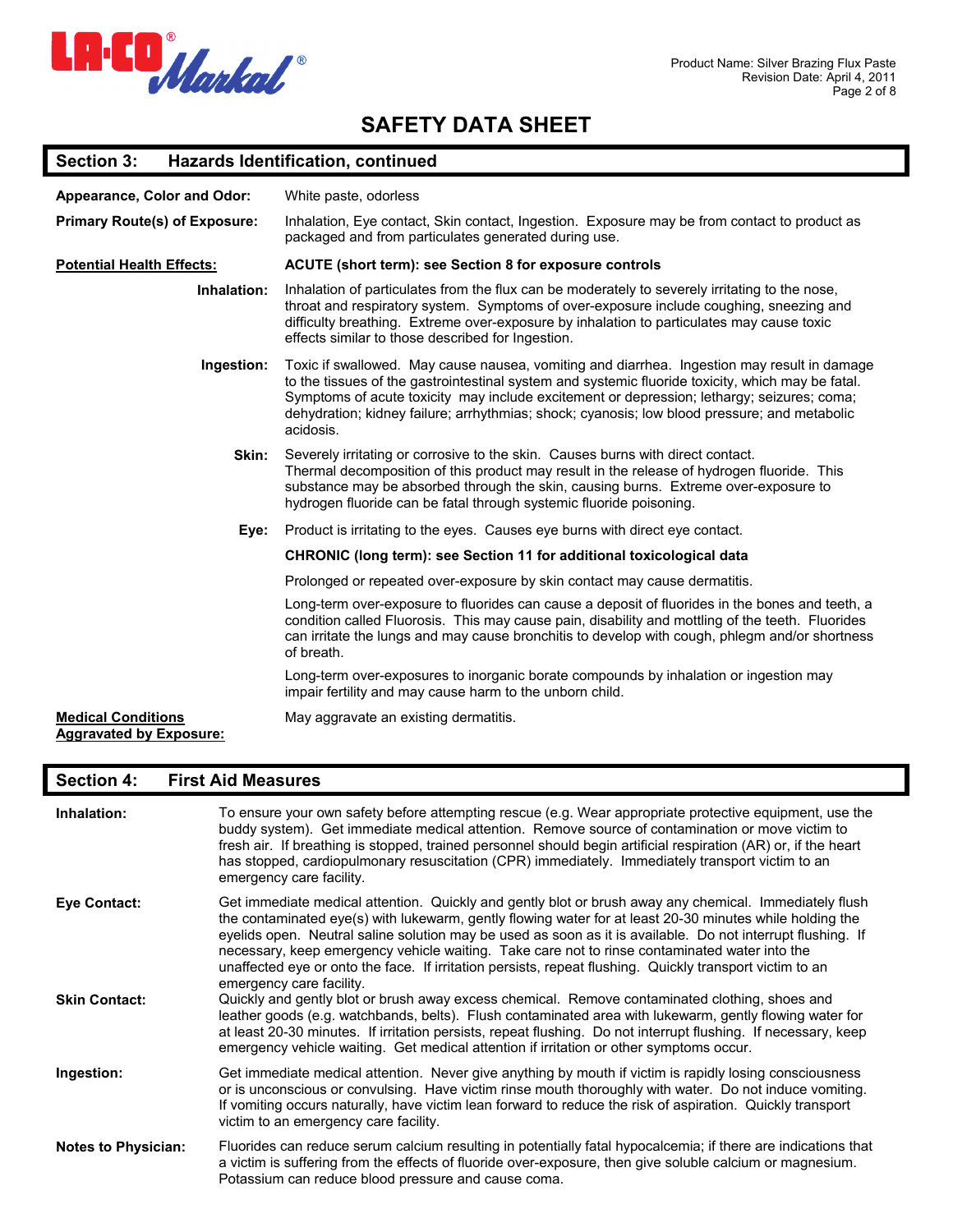

### **Section 5: Fire Fighting Measures**

| <b>Extinguishing Media:</b>                     | Use water spray to cool fire-exposed flux. Use carbon dioxide, halon, foam and dry chemical for<br>extinguishing fires involving this flux.                                                                                                          |  |
|-------------------------------------------------|------------------------------------------------------------------------------------------------------------------------------------------------------------------------------------------------------------------------------------------------------|--|
| Unusual Fire and Explosion                      | The flux paste is not flammable.                                                                                                                                                                                                                     |  |
| Hazards:                                        | Sensitivity to mechanical impact: Not sensitive<br>Sensitivity to static discharge: Not sensitive                                                                                                                                                    |  |
| <b>Fire Fighting Instructions:</b>              | Self-contained breathing apparatus and full protective clothing should be worn. This material is<br>corrosive to skin and presents a potential contact hazard to firefighters.                                                                       |  |
| <b>Hazardous Combustion</b><br><b>Products:</b> | During a fire, irritating and toxic gases may be generated. Toxic gases may include hydrogen<br>fluoride, potassium oxides, fluorine and boron compounds. Hydrogen fluoride can penetrate the<br>skin causing skin burns and systemic toxic effects. |  |

#### **Section 6: Accidental Release Measures**

**Personal Precautions:** Wear all protective equipment. Keep unauthorized personnel away. Ventilate the area.

- **Environmental Precautions:** Do not allow product to reach sewage systems or ground water.
- **Methods for Containment:** Stop the spill if it is safe to do so.

**Methods for Clean-up:** Scrape or scoop up the spilled material carefully, avoiding the generation of airborne dust. Put spilled material in suitable, labeled plastic waste container.

### **Section 7: Handling and Storage**

| <b>Handling</b> | All employees who handle this material should be trained to handle it safety. Avoid breathing<br>fumes and particulates of this material. Prevent all skin and eye contact. Do not ingest. Keep<br>away from children. Use this material with adequate ventilation. Keep container closed when<br>not in use. Wash thoroughly after handling this product. Do not eat, drink, smoke while handling<br>this product. Remove contaminated clothing immediately. |
|-----------------|---------------------------------------------------------------------------------------------------------------------------------------------------------------------------------------------------------------------------------------------------------------------------------------------------------------------------------------------------------------------------------------------------------------------------------------------------------------|
| Storage:        | Store in a cool, dry area. Keep containers tightly closed when not in use. Store away from acids.<br>Keep away from sunlight sources of heat.                                                                                                                                                                                                                                                                                                                 |

### **Section 8: Exposure Controls and Personal Protection**

#### **Exposure Limits**

| Ingredient                     | <b>ACGIH TLV</b><br>$(8-hr. TWA)$<br>$(mg/m^3)$ | <b>U.S. OSHA PEL</b><br>$(8-hr. TWA)$<br>$(mg/m^3)$ | Ontario (Canada)<br>TWAEV<br>(mg/m <sup>3</sup> ) | <b>UK OEL</b><br>$(8-hr. TWA)$<br>(mg/m <sup>3</sup> ) |
|--------------------------------|-------------------------------------------------|-----------------------------------------------------|---------------------------------------------------|--------------------------------------------------------|
| Borate compounds,<br>inorganic | 2 (inhalable)<br>STEL: 6 (inhalable)            | Not established                                     | Not established                                   |                                                        |
| Fluoride, inorganic as F       | 2.5 BEI                                         | 2.5                                                 | 2.5                                               | 2.5                                                    |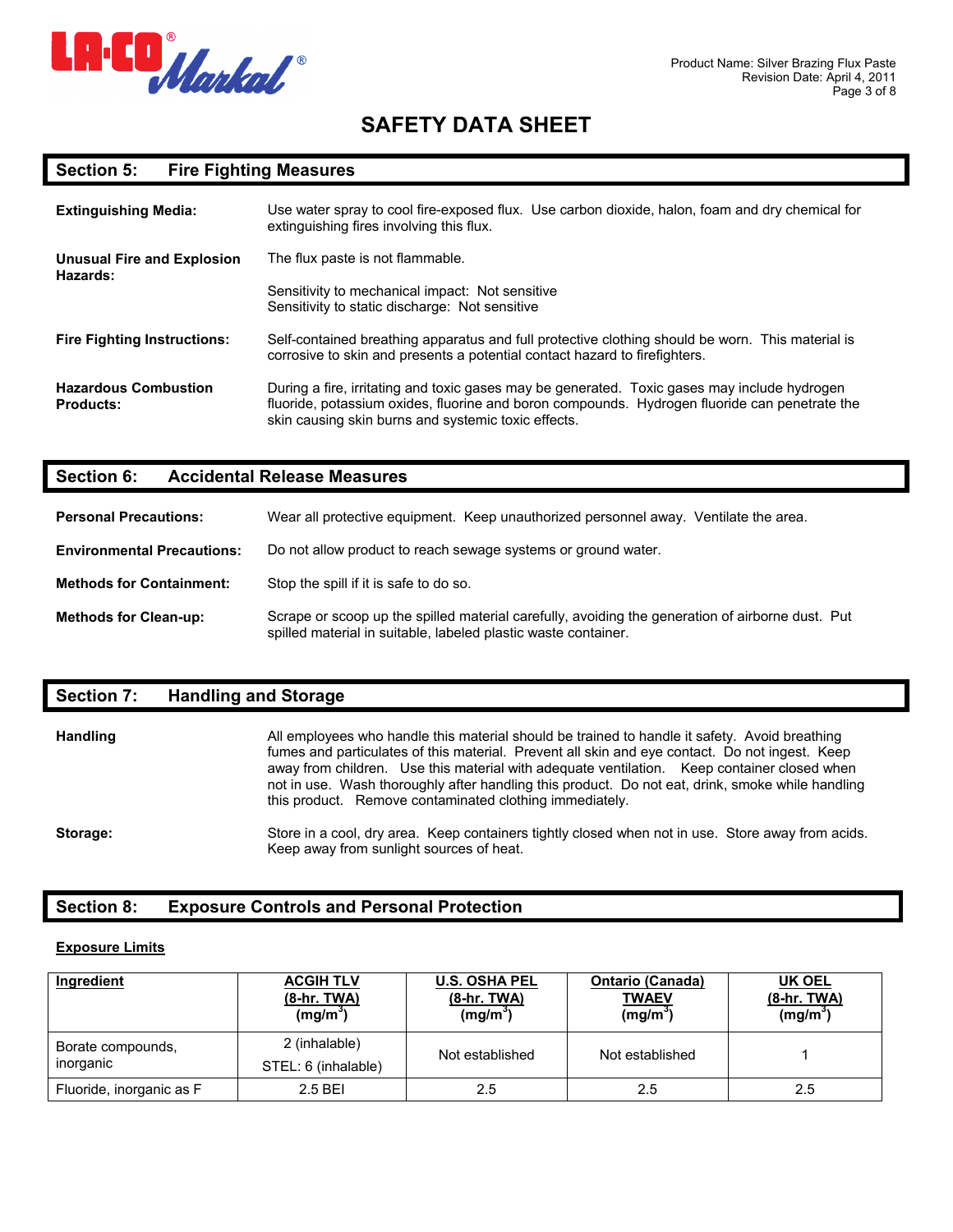

### **Section 8: Exposure Controls and Personal Protection, continued**

| <b>Exposure Controls</b>              |                                                                                                                                                                                                                                                                                                                                                                                                      |
|---------------------------------------|------------------------------------------------------------------------------------------------------------------------------------------------------------------------------------------------------------------------------------------------------------------------------------------------------------------------------------------------------------------------------------------------------|
| <b>Engineering Controls:</b>          | Provide adequate ventilation/local exhaust to keep exposure levels below the exposure limits listed<br>above.                                                                                                                                                                                                                                                                                        |
|                                       | A respiratory protection program that meets OSHA's 29 CFR 1910.134 and ANSI Z88.2 requirements<br>or European Standard EN 149 or Canadian Standards Association (CSA) Standard Z94.4-2002 must<br>be followed whenever workplace conditions warrant a respirator's use.                                                                                                                              |
| <b>Personal Protection:</b>           |                                                                                                                                                                                                                                                                                                                                                                                                      |
| <b>Respiratory Protection:</b>        | Where the potential exists for exposure over the 2.5 mg/m <sup>3</sup> as fluoride, use a MSHA/NIOSH<br>approved supplied-air respiratory with a full facepiece operated in a pressure-demand or other<br>positive pressure mode. For increased protection use in combination with an auxiliary self-contained<br>breathing apparatus operated in a pressure-demand or other positive-pressure mode. |
| <b>Skin Protection:</b>               | Wear impervious protective gloves made of natural rubber, neoprene or nitrile rubber. Wear clean<br>body-covering clothing to prevent skin contact. Wear an impervious apron as needed to prevent skin<br>contact.                                                                                                                                                                                   |
| <b>Eye Protection:</b>                | Wear safety glasses with side shields or chemical splash goggles and a full faceshield. Protective<br>eyewear must be appropriate to the occupational use of the flux.                                                                                                                                                                                                                               |
| <b>Other Protective</b><br>Equipment: | Provide eyewash and safety shower stations in workplaces where this flux is handled.                                                                                                                                                                                                                                                                                                                 |
| <b>Hygiene Measures:</b>              | Avoid breathing fumes and particulates of this material. Prevent all skin and eye contact. Do not<br>ingest. Use this material with adequate ventilation. Keep container closed when not in use. Wash<br>thoroughly after handling this product. Do not eat, drink, smoke while handling this product.<br>Remove contaminated clothing immediately.                                                  |

## **Section 9: Physical and Chemical Properties**

| <b>Physical State:</b>                    | Paste                      | <b>Vapor Pressure:</b><br>(mm Hg @ 25°C)             | Not available         |
|-------------------------------------------|----------------------------|------------------------------------------------------|-----------------------|
| Appearance:                               | White paste                | <b>Vapor Density:</b><br>$(Air = 1)$                 | Not available         |
| <u>pH:</u>                                | $8 - 10$                   | <b>Solubility in Water:</b>                          | Water soluble         |
| <b>Relative Density:</b><br>$(water = 1)$ | $1.6 - 1.7$                | <b>Water / Oil distribution</b><br>coefficient:      | >1                    |
| <b>Boiling Point:</b>                     | 100°C (212°F)              | Odor Type:                                           | <b>Odorless</b>       |
| <b>Freezing Point:</b>                    | Not available              | Odor Threshold:                                      | Not applicable        |
| Viscosity:                                | Not available              | <b>Evaporation Rate:</b><br>$(n-ButyI Accitate = 1)$ | Not available         |
| <b>Oxidizing Properties:</b>              | Not available              | <b>Auto Ignition Temperature</b><br>$(^{\circ}C)$ :  | Not available         |
| <b>Flash Point and Method:</b>            | Not available              | <b>Flammability Limits (%):</b>                      | Not available         |
| <b>VOC %:</b>                             | $0\%$ (w/w%); $0\%$ (v/v%) | VOC:                                                 | 0 lbs per gallon (US) |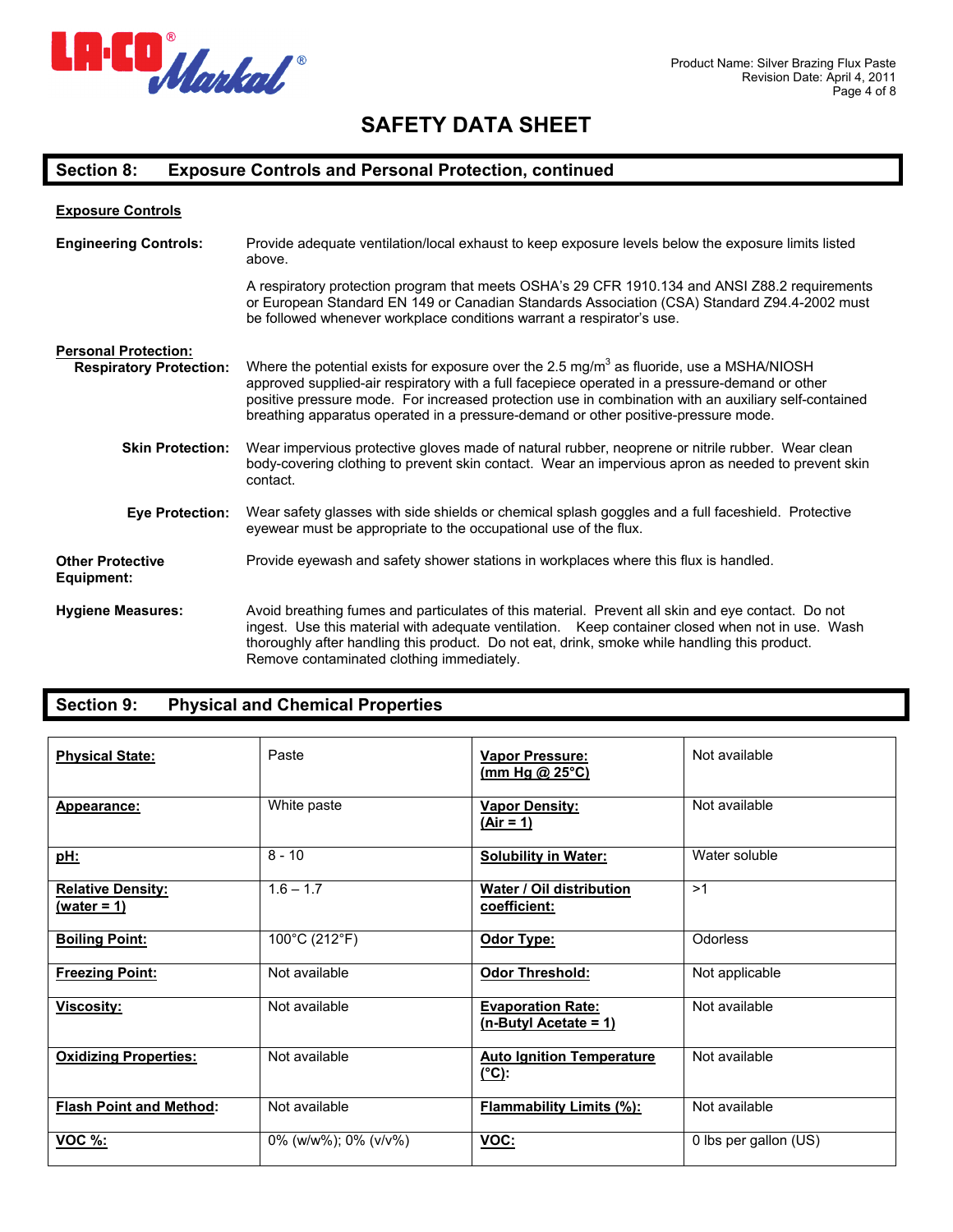

## **Section 10: Stability and Reactivity**

| Stability:<br><b>Conditions to Avoid:</b><br>Incompatible Materials: | Stable at normal temperature<br>Avoid extreme temperatures, moisture and incompatible materials.<br>Incompatible with strong oxidizing agents, strong acids and bases, and reactive halogens.                                                                                                                                                         |
|----------------------------------------------------------------------|-------------------------------------------------------------------------------------------------------------------------------------------------------------------------------------------------------------------------------------------------------------------------------------------------------------------------------------------------------|
| <b>Hazardous Decomposition</b><br><b>Products:</b>                   | Thermal decomposition of this product may result in the release of hydrogen fluoride. This<br>substance may be absorbed through the skin, causing burns. Extreme over-exposure to<br>hydrogen fluoride can be fatal through systemic fluoride poisoning.<br>Other thermal decomposition products may include fluorine, boron and potassium compounds. |
| <b>Possibility of Hazardous</b><br><b>Reactions:</b>                 | Hazardous polymerization will not occur.                                                                                                                                                                                                                                                                                                              |

### **Section 11: Toxicological Information**

#### **Acute Toxicity Data**

| Ingredient                   | <u>LD<sub>50</sub> Oral</u><br>(mg/kg) | LD <sub>50</sub> Dermal<br>(mg/kg) | $LC_{50}$ Inhalation<br>(4 hrs.) |
|------------------------------|----------------------------------------|------------------------------------|----------------------------------|
| Boric acid                   | 3450 (mouse)<br>5 140 (rat)            | Not available                      | Not available                    |
| Potassium hydrogendifluoride | Not available                          | Not available                      | Not available                    |
| Potassium tetraborate        | 3 500 (rat)                            | >2 000 (rabbit)                    | Not available                    |
| Potassium fluoride           | 245 (rat)                              | Not available                      | Not available                    |

#### **Chronic Toxicity Data**

| <b>Carcinogenicity:</b>                                 | ACGIH (American Conference of Governmental Industrial Hygienists) has listed Borate compounds,<br>inorganic and Fluorides as A4 - Not Classifiable as a Human Carcinogen. IARC (International<br>Agency for Research on Cancer) has listed Fluorides in Group 3 - Not classifiable as to<br>carcinogenicity in humans. |
|---------------------------------------------------------|------------------------------------------------------------------------------------------------------------------------------------------------------------------------------------------------------------------------------------------------------------------------------------------------------------------------|
| Irritation:                                             | Severely irritating or corrosive when in contact with skin and eyes.                                                                                                                                                                                                                                                   |
| Sensitization:                                          | Not available                                                                                                                                                                                                                                                                                                          |
| <b>Neurological Effects:</b>                            | Toxic effects from over-exposure by ingestion, skin contact or by inhalation of hydrogen fluoride may<br>cause adverse neurological effects.                                                                                                                                                                           |
| Teratogenicity:                                         | Animal tests indicate that ingestion of inorganic borate compounds can cause damage to the fetus.                                                                                                                                                                                                                      |
| <b>Reproductive Toxicity:</b>                           | Animal ingestion studies at high doses indicate that borates cause reproductive and developmental<br>effects. Occupational exposure (10 years or greater) to boron aerosols (22-80 mg/m3) in males<br>engaged in the production of boric acids caused impaired fertility.                                              |
| <b>Mutagenicity (Genetic</b><br>Effects):               | Not available                                                                                                                                                                                                                                                                                                          |
| <b>Toxicologically Synergistic</b><br><b>Materials:</b> | Not available                                                                                                                                                                                                                                                                                                          |
| <b>Target Organ Effects:</b>                            | Exposure to fluorides can affect the skin, bones, nervous system and teeth.                                                                                                                                                                                                                                            |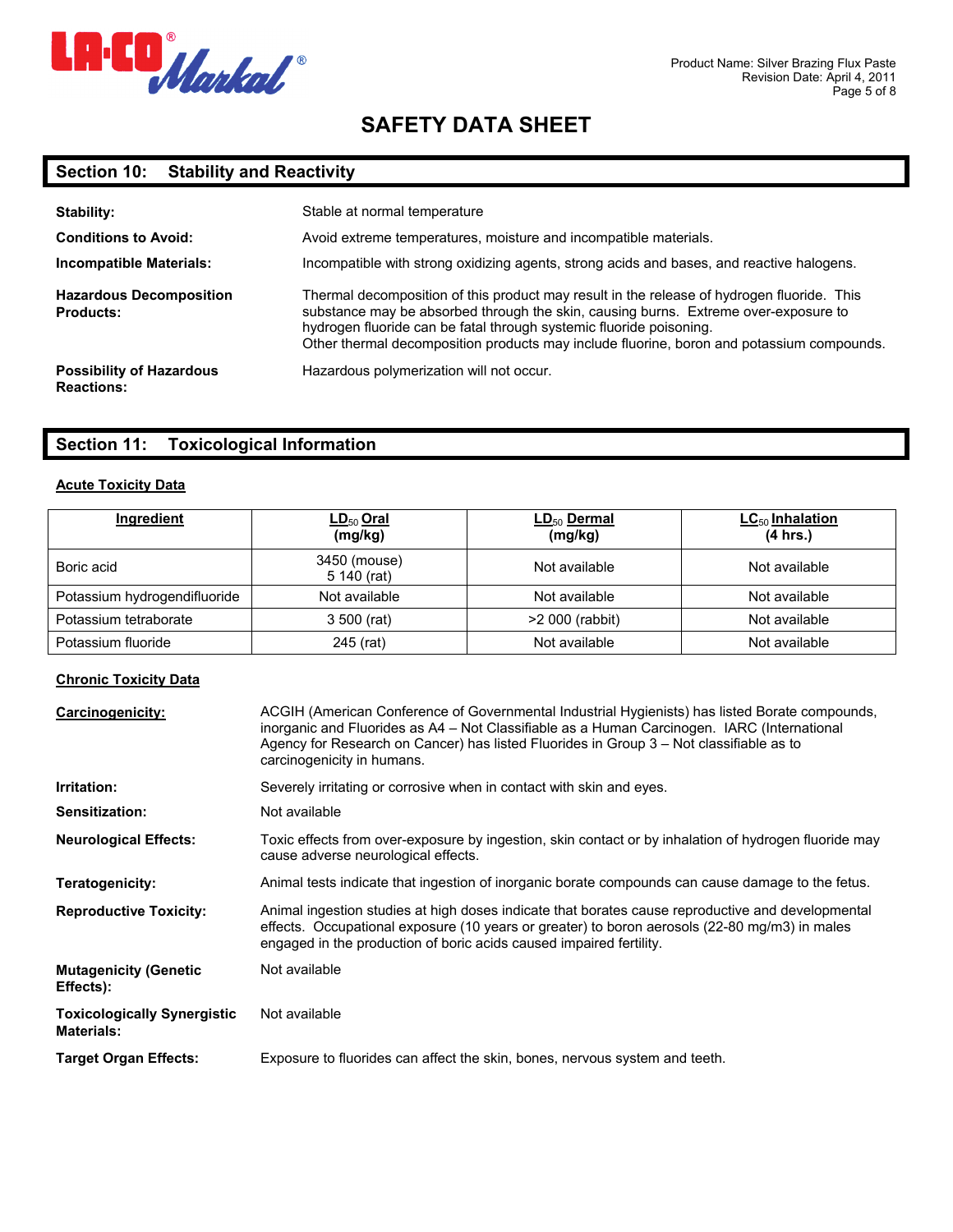

### **Section 12: Ecological Information**

| Ecotoxicity:                      | Not available.<br>Do not allow the material to be released into the environment.<br>If flux is released into the aquatic environment, it is expected to have toxic effects on aquatic<br>plants, fish and invertebrates. |
|-----------------------------------|--------------------------------------------------------------------------------------------------------------------------------------------------------------------------------------------------------------------------|
| <b>Mobility:</b>                  | Not available                                                                                                                                                                                                            |
| Persistence and degradability:    | Not available                                                                                                                                                                                                            |
| <b>Bioaccumulative potential:</b> | Not available                                                                                                                                                                                                            |
| Other adverse effects:            | Not available                                                                                                                                                                                                            |

### **Section 13: Disposal Considerations**

| <b>Waste Disposal Method:</b> | Do NOT dump into any sewers, on the ground or into any body of water. Store material for<br>disposal as indicated in Section 7 Handling and Storage.                                                                                                           |
|-------------------------------|----------------------------------------------------------------------------------------------------------------------------------------------------------------------------------------------------------------------------------------------------------------|
| USA:                          | Dispose of in accordance with local, state and federal laws and regulations.<br>RCRA Waste Codes: None                                                                                                                                                         |
| Canada:                       | Dispose of in accordance with local, provincial and federal laws and requiations.                                                                                                                                                                              |
| EC:                           | Waste must be disposed of in accordance with relevant EC Directives and national, regional and<br>local environmental control regulations. For disposal within the EC, the appropriate code<br>according to the European Waste Catalogue (EWC) should be used. |

### **Section 14: Transport Information:**

| U.S. Hazardous Materials<br><b>Requlation (DOT 49CFR):</b>  | When packaged in quantities less than 30 kg, this material can be shipped as a "Consumer"<br>Commodity ORM-D" Exemption. Shipment from US going to Canada may transport as per 49<br>CFR (TDG Section 9.1)                                   |
|-------------------------------------------------------------|----------------------------------------------------------------------------------------------------------------------------------------------------------------------------------------------------------------------------------------------|
| <b>Canadian Transportation of</b><br>Dangerous Goods (TDG): | When packaged in quantities less than 30 kg this material can be shipped as a "Consumer"<br>Commodity" as per part 1.17 of the TDG Regulations. Shipment from Canada to the US may<br>transport as per TDG Regulations (49 CFR Part 171.12a) |
| <b>ADR/RID:</b>                                             | When packaged in quantities less than 6 kg this material can be shipped in Limited Quantities as<br>per 3.4.5 or the ADR.<br>Label outer package with: UN1740                                                                                |
| IMDG:                                                       | HYDROGENDIFLUORIDES N.O.S., (Potassium bifluoride), 8, UN1740, PGIII, LTD QTY, EmS F-<br>A. S-B                                                                                                                                              |
| <b>Marine Pollutants:</b>                                   | Not applicable                                                                                                                                                                                                                               |
| <b>ICAO/IATA:</b>                                           | ID8000, Consumer Commodity, 9                                                                                                                                                                                                                |
|                                                             | May be carried under the provisions for dangerous goods in limited quantities.                                                                                                                                                               |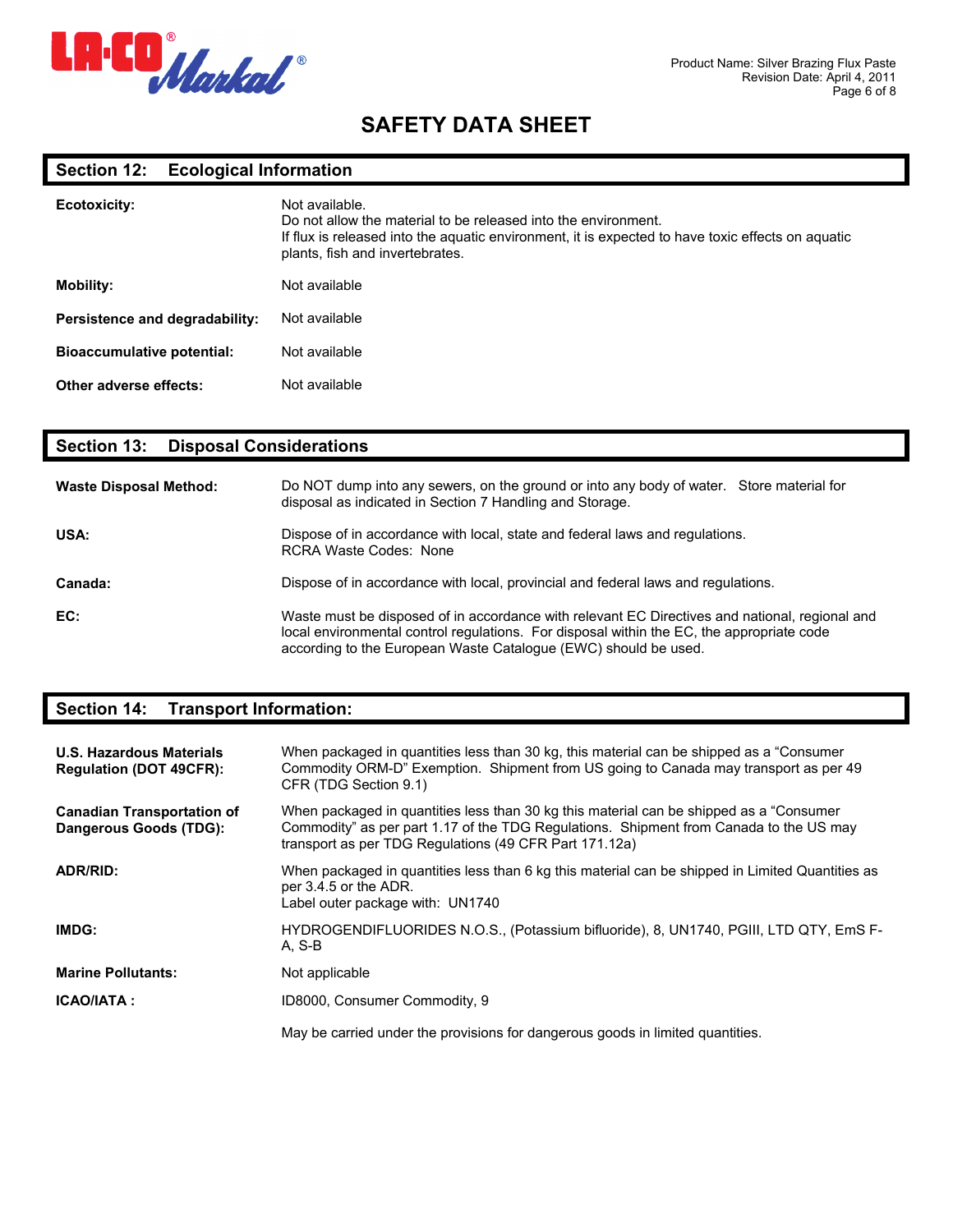

#### **Section 15: Regulatory Information**

#### **NFPA Hazard Rating**

| Category            | <b>NFPA</b> |
|---------------------|-------------|
| <b>Acute Health</b> |             |
| Flammability        |             |
| Instability         |             |

#### **USA**

| <b>TSCA Status:</b>                                                                | All ingredients in the product are listed on the TSCA inventory.                                                                                                                                                |
|------------------------------------------------------------------------------------|-----------------------------------------------------------------------------------------------------------------------------------------------------------------------------------------------------------------|
| <b>SARA Title III:</b><br>Sec. 302/304:<br>Sec: 311/312:<br>Sec. 313:<br>CERCLA RQ | None<br>Immediate health effects; Delayed health effects<br>None<br>None                                                                                                                                        |
| <b>California Prop. 65:</b>                                                        | This product does not contain chemicals known to the State of California to cause cancer or<br>reproductive toxicity.                                                                                           |
| BXA :                                                                              | Potassium bifluoride appears on the Bureau of Export Administration list of Precursors for Toxic<br>Chemical Agents, classified under Export Control Classification Number 1C350.                               |
| Canada                                                                             | This product has been classified in accordance with the hazard criteria of the Controlled Products<br>Regulations and the MSDS contains all the information required by the Controlled Products<br>Requlations. |
| <b>WHMIS Classification:</b>                                                       | D1B: Material causing immediate and serious toxic effects.<br>D2A: Materials causing other toxic effects.<br>E: Corrosive                                                                                       |
| <b>NSNR Status (New</b><br><b>Substance Notification</b><br><b>Regulations):</b>   | All substances in the product are listed, as required, on Canada's Domestic Substances List (DSL).                                                                                                              |
| <b>NPRI Substances</b><br>(National Pollutant<br><b>Release Inventory):</b>        | The potential thermal decomposition product, Hydrogen fluoride, is a NPRI reportable substance.<br>None of the ingredients, as listed in Section 2 are NPRI reportable substances.                              |
| <b>CEPA Priorities</b><br><b>Substances List:</b>                                  | Potassium fluoride (as inorganic fluoride) is listed on Priority list 1, Toxic material.                                                                                                                        |
| <b>EC Classification for the</b><br><b>Substance/Preparation:</b><br>Symbol:       | Toxic<br>Corrosive                                                                                                                                                                                              |
| <b>Risk Phrases:</b>                                                               | R23/24/25: Toxic by inhalation, in contact with skin and if swallowed.<br>R34: Causes burns.<br>Repr. Cat. 2 R60-61: May impair fertility. May cause harm to the unborn child.                                  |
| <b>Safety Phrases:</b>                                                             | 1/2: Keep locked up and out of the reach of children.<br>22: Do not breathe dust.<br>26: In case of contact with eyes, rinse immediately with plenty of water and seek medical advice.                          |

S53: Avoid exposure – obtain special instructions before use.

45: In case of accident or if you feel unwell, seek medical advice immediately (show the label

37: Wear suitable gloves.

where possible).